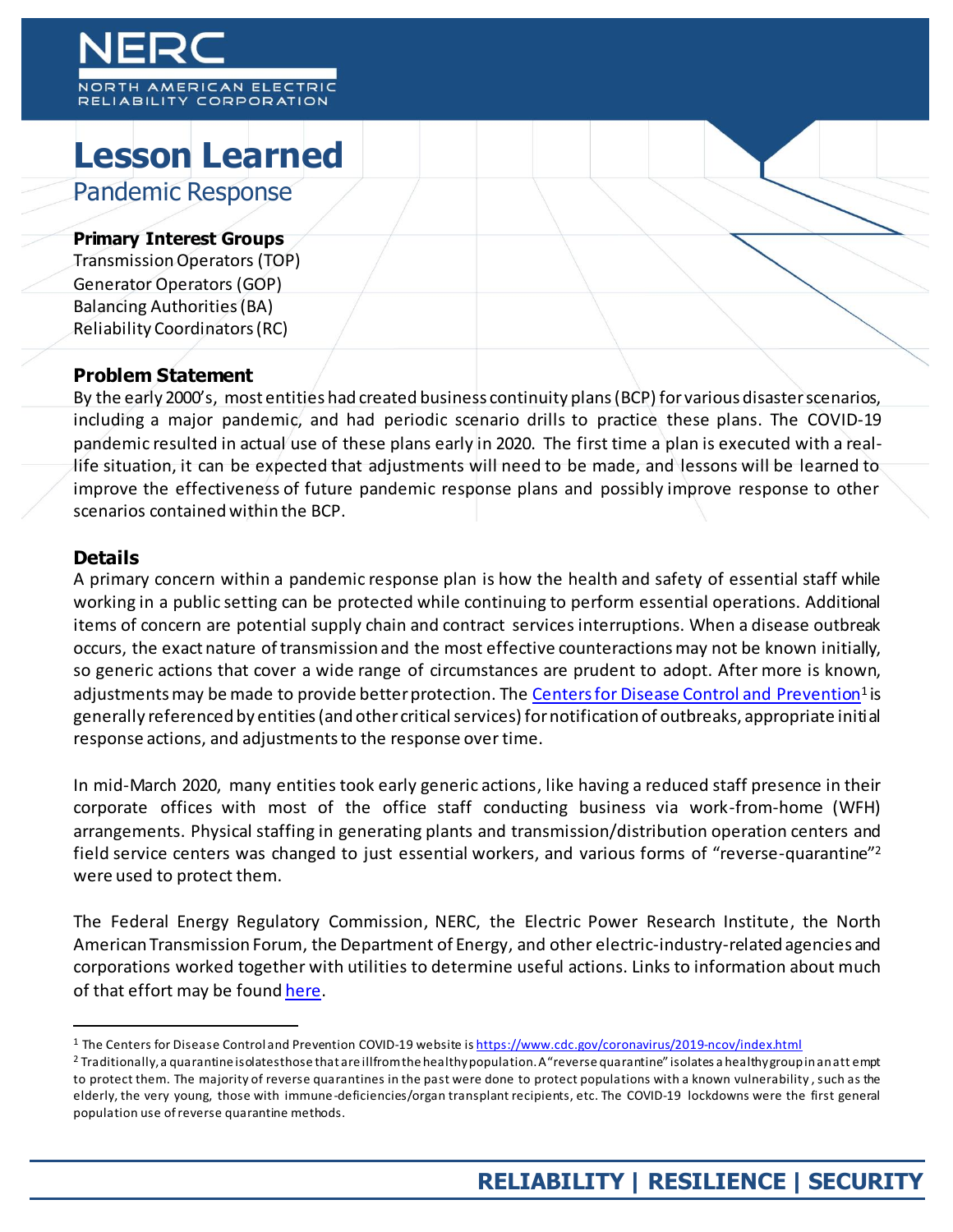



#### **Actions Taken**

Over the first few months, entities refined their response methods, often by using a combination of the following:

- Monitoring the virus at critical locations and employing effective contact tracing protocols
- Management of critical functions for reliability (Control Centers, Generation Stations, Field work, IT support, warehouses, storm response, supply chain, etc.) and/or reduction of noncritical functions (canceling/delaying capital projects)
- Adjusting initial response plans
- PPE, increased sanitization of work locations, installation of Plexiglas barriers, entry/exit path restrictions
- Sequestering, when used, involved swapping primary/backup control centers to separate crews or accommodate periodic sanitizing or movement upon discovery of an infected crew member
- Adding medical/nursing/"safety officer"/cleaning staff for facility entry health checks, contact tracing, protocol enforcement, then reducing those as pandemic response is exited
- Procurement of additional WFH equipment and accommodations for less than optimal WFH situations/focus on maintaining work group communications, especially with essential staff, and implementation of COVID time-off pay practices
- Different protocols developed for hiring and on-boarding new staff, such as office, control center, field workers, etc.
- Some entities reduced the number of people present in the control center by finding non-certified or non-licensed functions that could be offloaded from control room personnel to others who could perform those tasks remotely (WFH).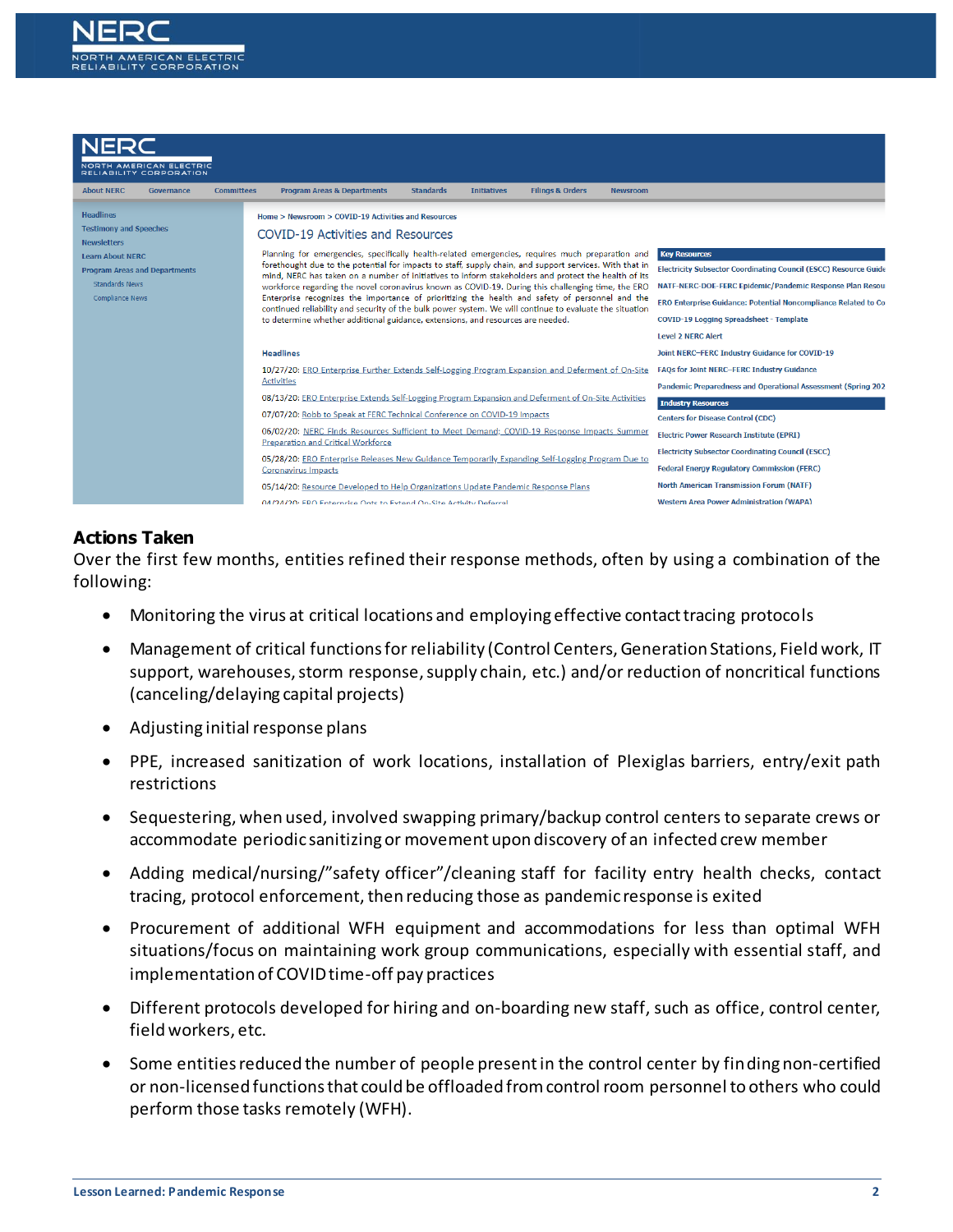- The required training for system control operators was modified with technology. Training programs took advantage of various technologies (e.g., WebEx, Zoom, Microsoft Teams) and each operator was provided a work laptop. Classroom sessions were done with remote training and required each operator to have their camera on to encourage participation. Simulator training was conducted where the operator came into the training room and the trainer was to maintain established safety protocols.
- Some entities sought to improve performance within their pandemic response by completing the following:
	- Conducting challenge meetings to get input on potential changes to safety protocols and practices on both small and larger changes (and run those changes through simulation exercises) prior to implementing the change
	- Running table top exercises on various scenarios of how a disease could impact operations crews, field crews, critical office workers (accounts receivable/payable, etc.) to get an idea of the potential impact and how to adjust (That information was used to help develop or improve procedures and protocols.)
	- Seeking ways to enhance WFH processes
- Many entities have created post-pandemic return to the workplace reentry processes by basing reopening of locked down facilities on milestones that include federal and local government guidance changes, lifting of emergency orders, vaccine or treatment availability, etc.

#### **Lesson Learned**

- The particulars of a pandemic response plan have to be in generic terms, because the nature of future significant infectious agents are unknown. In 2020, the Department of Energy, the Federal Energy Regulatory Commission, NERC, and the North American Transmission Forum produced an [Epidemic/Pandemic Response Plan Resource](https://www.natf.net/docs/natf/documents/resources/resiliency/epidemic-pandemic-response-plan-resource.pdf)<sup>3</sup> that has been updated as additional tactics have been incorporated.
- BCPs need to be re-examined, adjusted, and communicated when exercised in a real world case. The changes in pandemic protocols when the nature of the virus is better understood are an example of this.
- Consider updating plans for primary and back up control center operation centers to ensure that in the event primary center need to be evacuated for virus exposure the backup center is readily available. A pandemic presents a unique challenge where the potential for both primary and back up sites to get contaminated may exist.
- Many construction and maintenance activities prohibited social distancing. Entities had to review work practices and make modifications to ensure work needed to maintain system reliability can continue.

 $\overline{a}$ 

<sup>&</sup>lt;sup>3</sup> "Epidemic/Pandemic Response Plan Resource" [https://www.natf.net/docs/natf/documents/resources/resiliency/epidemic-pandemic](https://www.natf.net/docs/natf/documents/resources/resiliency/epidemic-pandemic-response-plan-resource.pdf)[response-plan-resource.pdf](https://www.natf.net/docs/natf/documents/resources/resiliency/epidemic-pandemic-response-plan-resource.pdf)